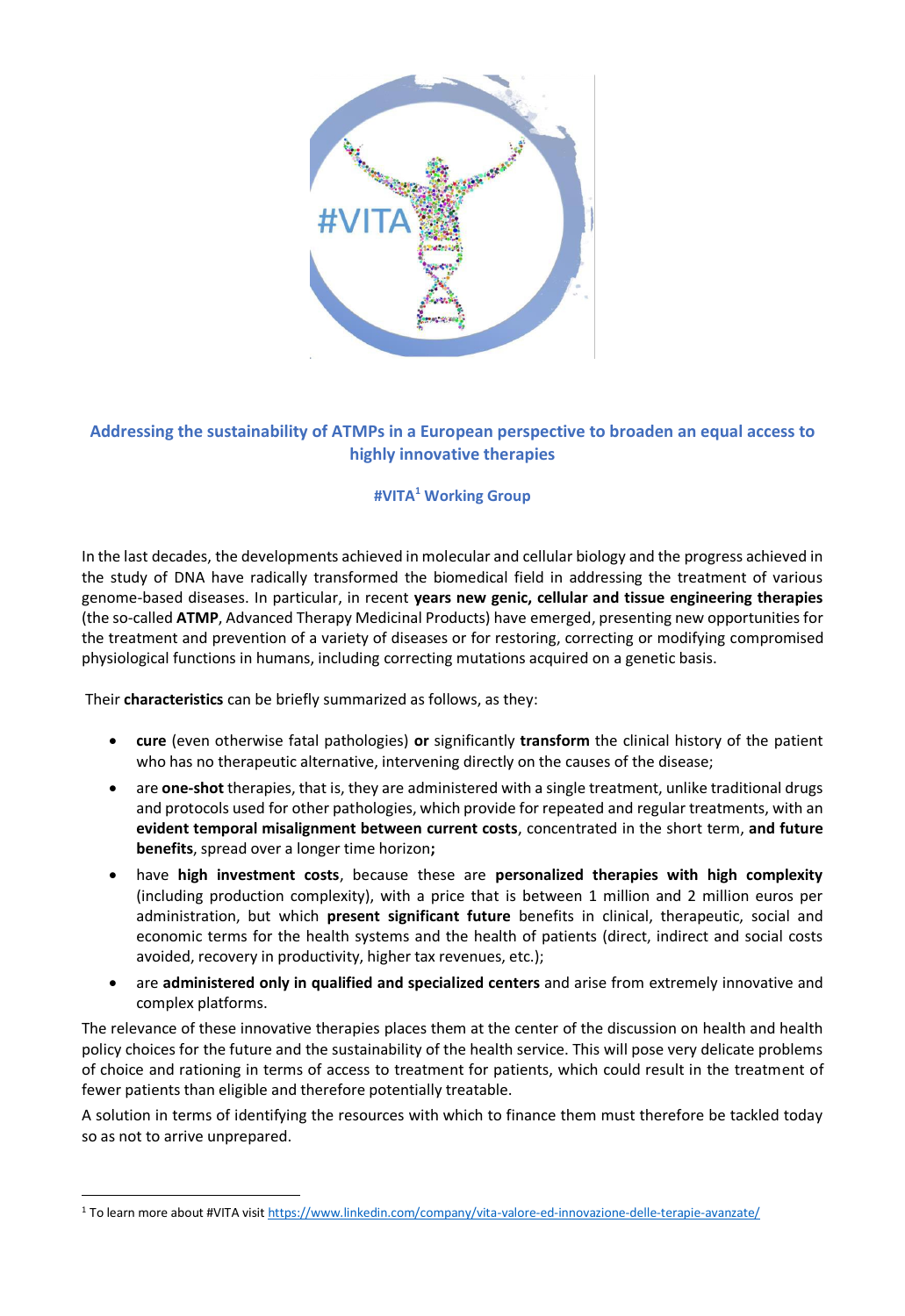Nowadays, there are **14 Advanced Therapies already on the market in Europe**, for 17 indications. significant increase in such therapies is expected over the next decade: **by 2030, up to 60 new gene and cell therapies could be launched globally**, which could affect a total of approximately **350,000 patients<sup>2</sup>** .

**Therefore, the volume of resources necessary to access these therapies and the methods of payment and financing are the decisive challenge to deal with in order to allow the national health services to bear the cost and therefore to allow full access of these drugs for all eligible patients<sup>4</sup> .**

The above is also confirmed in the context of the recently published *Pharmaceutical Strategy for Europe<sup>5</sup>* , where the European Commission recognizes Advanced Therapies as a **generational milestone** and highlights the **need for new pricing and reimbursement structures** that take into account the **benefits generated over time** from these therapies in the face of very high initial costs.

Again, in its White Book *"Shifting the paradigm for ATMPs: Adapting reimbursement and value frameworks to*  improve patient access in Europe<sup>,,6</sup> ,EFPIA (European Federation of Pharmaceutical Industries and Associations) proposes a series of recommendations aimed at accelerating the availability of Advanced Therapies and increasing their access to eligible patients, highlighting how this type of therapies needs **new and different payment and accounting methods**, which take into account the high initial costs and the wide and lasting benefits over time, both for the patient and for the national health system.

## **The time has therefore come to collectively build a future-proof innovation model that fosters the development of advanced therapies and access by all eligible patients.**

With this respect, it is necessary to take into account the main aspect that suggests an economic and accounting evaluation of these different and innovative therapies compared to traditional drugs: the benefits that these therapies produce over time, both direct and indirect, have a characteristic of investment expenditure. The effectiveness of these therapies must be verified over a few years, when the more or less broad positive effects they have had on the treatment of the various pathologies and on the quality of life of the patients can be measured and estimated; therefore, **the considerable savings in direct and indirect costs that they allow can be measured**.

In this context, the **usual economic and accounting evaluation**, based on the estimate of the cost of drugs and traditional therapies (which are repeated and require an annual cycle of treatment) and on the criteria of economic competence typical of the financial statements, is **not suitable for Advanced Therapies** and for their particular technological and industrial characteristics highlighted above.

<sup>5</sup> <https://eur-lex.europa.eu/legal-content/EN/TXT/PDF/?uri=CELEX:52020DC0761&from=EN>

 $\overline{a}$ 

<sup>&</sup>lt;sup>2</sup> Estimating the Clinical Pipeline of Cell and Gene Therapies and Their Potential Economic Impact on the US Healthcare System - Casey Quinn, PhD, Colin Young, PhD, Jonathan Thomas, BSc, Mark Trusheim, MSc the MIT NEWDIGS FoCUS Writing Group, Center for Biomedical Innovation, MassachusettsInstitute of Technology, Cambridge, Massachusetts, USA. 2019 <https://pubmed.ncbi.nlm.nih.gov/31198178/>

<sup>4</sup> For these reasons, the **#VITA** working group, with the aim of finding solutions that allow fair and ready access to innovation by all potentially eligible patients, has developed a solution which, taking into account the aforementioned specificities of Advanced Therapies, introduce at-result multi-year payment systems (e.g. the cost of the drug is deferred over several years and the health service pays the individual instalments only if the therapy works), and also new accounting forms that provide for a treatment similar to that of amortization for capital expenditure. And in fact, in the current system, public budgets are blocked for the entire theoretical cost of therapy, and not for that expected on the basis of the results of clinical studies, with further constraints for health systems that cannot take full advantage of the opportunity offered by these innovative reimbursement agreements.

In the model proposed by **#VITA**, the undertaking of the expenditure commitment of each installment must take place in the financial years in which payments are expected to be arranged according to the contractual deadlines, exactly as it occurs for the investment expenditures, and not charging the budget with the full cost of the upfront therapy, as is the case of current expenditures.

This solution would allow the national health service on one hand to spend and account for only the real value of the benefit of these therapies (thus committing to the budget only the expenditure corresponding to the benefit obtained) and on the other to broaden the access to highly innovative therapies to the largest possible number of potentially eligible patients. This solution, however, to be implemented needs a change of the accountant providing that each installment is accounted in the year of competence, while EU accounting rules request that health cost must be accounted upfront - for the entire - in the year of administration of the drug.

<sup>6</sup> <https://www.efpia.eu/media/636632/atmps-white-paper-cell-and-gene-therapies-related-market-access-issues.pdf>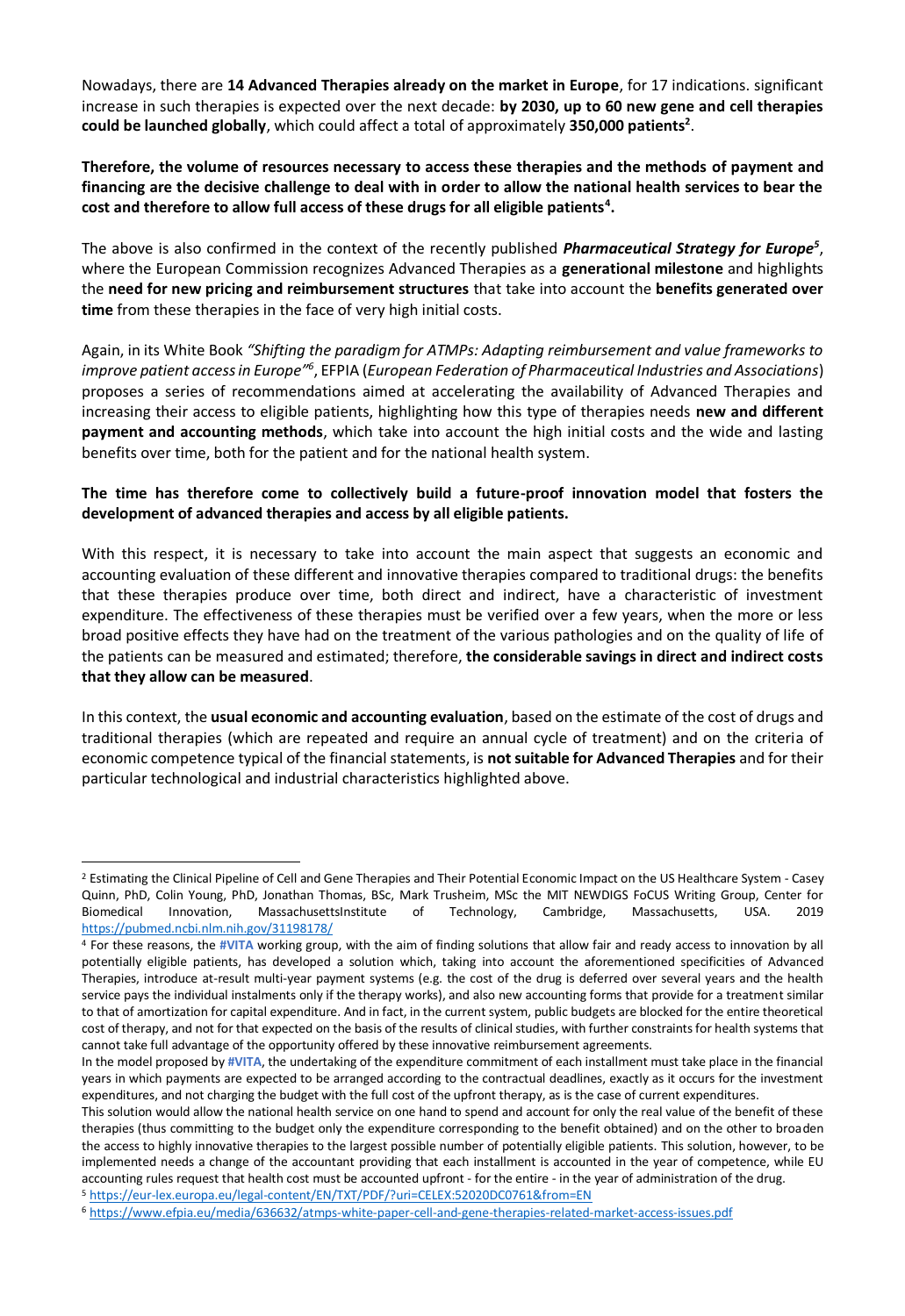Continuing to treat ATMPs with an economic evaluation system that is not appropriate to the unique characteristics of these therapies may threaten patients' right to health as access to ATMPs is restricted for reasons of resource rationing. If we want innovative therapies, we need to think about a new system for dealing with healthcare spending. We need to abandon the idea of "ceilings" and think over the long term: moving from spending on silos to revenue for citizens' health.

In the last 30 years we have had many changes in the European accounting, made by EUROSTAT. In the 2008 NDA, the scope of investments was extended to include research and development (R&D) expenditure and expenditure on military defence systems.

Particularly, expenditure on large military defence systems is capitalised. The new SNA also records large military weapons - warships, ballistic missiles and tanks, etc. - as fixed capital. - as fixed capital (interestingly, single-use products such as ammunition, missiles, rockets and hand grenades are treated as military stocks). As evidence of a continuous work of discussion and evaluation on possible updates in the System of National Accounts, several informal working groups promoted by the Eurostat Commission are active. Several issue papers have been requested by Eurostat from consulting firms<sup>7</sup>.

The pandemic showed us that we should consider health expenditure as an investment, particularly when the therapies have not only immediate effects but also a lot of benefits on the long term, allowing the health system to save direct and indirect costs, as it is the case of ATMPs and to prepare our national systems to future challenges.

More in general, the Health & Life Sciences TF Policy Paper to the G20 states the need to priorities investment in appropriate prevention and treatment programs that reduce pressure on health and welfare. This implies the need to change the mindset from viewing healthcare as a cost to viewing it as an investment in order to enhance the use of technology to improve the prevention, prediction, early detection and treatment of disease. This needs to be underpinned by technology assessments that reflect the full humanistic, economic and social cost of the disease (or non-adoption of the technology). Economic evaluations of the health care delivery system, therefore, must be based on metrics that should be developed with a broader societal perspective to ensure the effectiveness of investments and cost drivers in the health care system.

Moreover, there are several mentions of efficiency within the broad context of post-COVID health systems strengthening. In particular, the recent report of the "Monti Commission" of WHO Europe proposes a shift in fiscal policies in favor of innovation and efficiency in the health system, recommending that:

- the way in which data on health expenditure is acquired should change so that there is a clearer distinction between current health expenditure on the one hand and so-called investments in disease prevention and improving the efficiency of care on the other;
- changes are made to the way in which health expenditure data is collected so that there is a clearer distinction between current health expenditure and investment. This will encourage countries to invest more in preventive services and is likely to support much needed innovation that improves the efficiency of care.

Within this scenario, it is clear that Advanced Therapies represent a radical change of the health pattern, moving from traditional medicine to the new frontier of personalized medicine, understood not only as a medicine based on the genetics of the person but as **a medicine that puts the person at the centre**. **This fundamental paradigm shift needs to be understood and shared by as many European countries and their main stakeholders as possible,** because Advanced Therapies are essential in the building process of the **European Health Union.**

The challenges posed by ATMPs can be the impetus for moving **from patient advocacy** in terms of patient protection and involvement, **to Institutional and Citizen Advocacy** in terms of circular participation of citizens and institutions. The goal is to create **widespread awareness of the ATMPs specific characteristics and the** 

 $\overline{a}$ 

<sup>7</sup> In 2018, the informal working group promoted by Eurostat was established with the task of specifically assessing expenditure on intangible see [https://circabc.europa.eu/sd/a/725ae06f-0a27-426d-a1af-](https://circabc.europa.eu/sd/a/725ae06f-0a27-426d-a1af-880859336184/Issue%20paper%20on%20accounting%20treatment%20of%20intangible%20assets%20.pdf)[880859336184/Issue%20paper%20on%20accounting%20treatment%20of%20intangible%20assets%20.pdf](https://circabc.europa.eu/sd/a/725ae06f-0a27-426d-a1af-880859336184/Issue%20paper%20on%20accounting%20treatment%20of%20intangible%20assets%20.pdf)